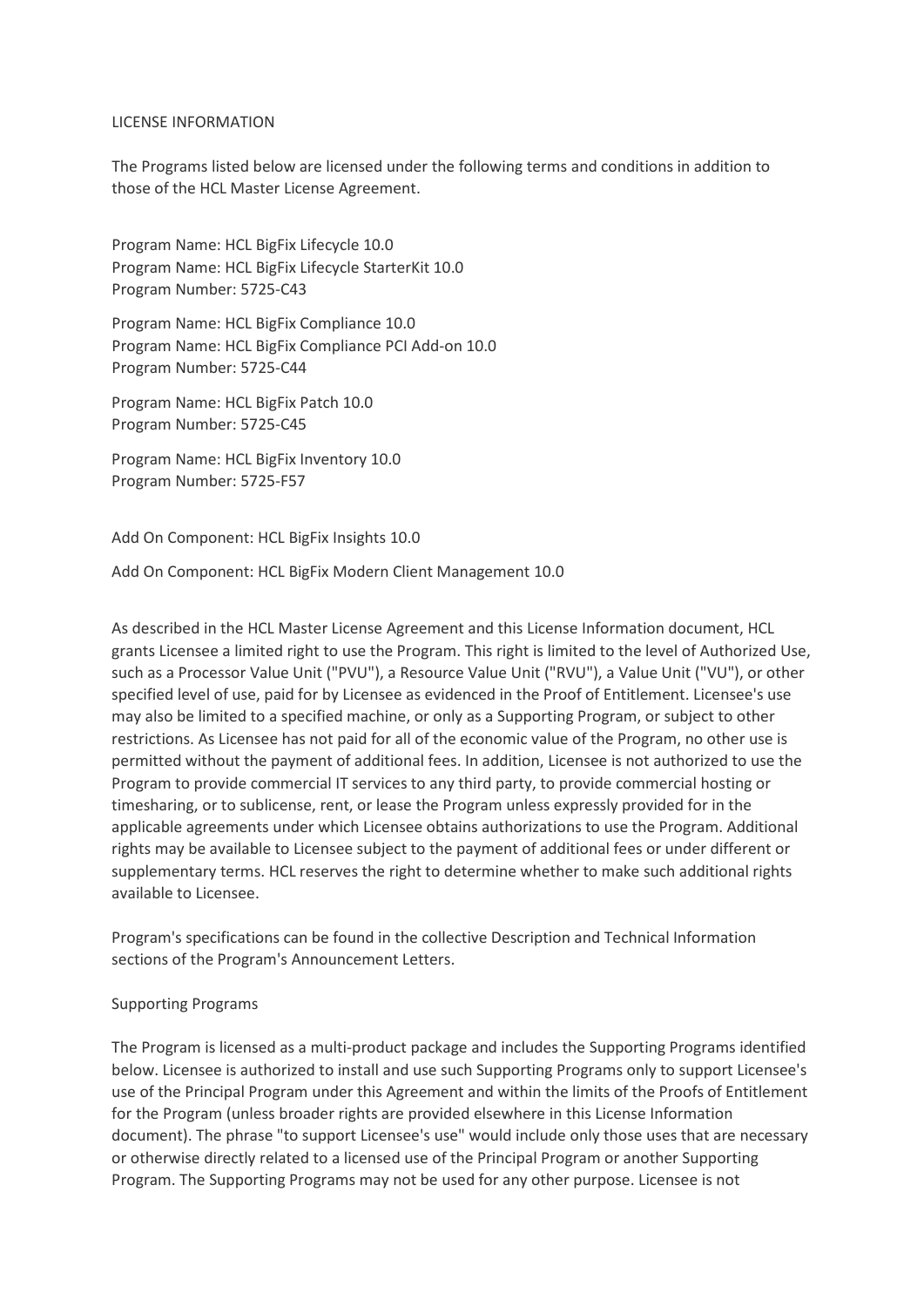authorized to transfer or remarket the Supporting Programs separate from the Principal Program. A Supporting Program may be accompanied by license terms, and those terms, if any, apply to Licensee's use of that Supporting Program. In the event of conflict, the terms in this License Information document supersede the Supporting Program's terms. When Licensee's right to use the Program expires or terminates, Licensee must discontinue use, destroy or promptly return all copies of the Supporting Programs to the party from whom Licensee acquired the Program. If Licensee downloaded the Supporting Programs, Licensee should contact the party from whom Licensee acquired the Program. If Licensee wishes to license the Supporting Programs for any use beyond the limits set forth above, please contact an HCL Sales Representative or the party from whom Licensee acquired the Program to obtain the appropriate license.

The following are Supporting Programs licensed with the Program:

HCL BigFix Platform 10

IBM DB2 Standard Edition 11

IBM WebSphere Application Server v8.5.5 (HCL BigFix Lifecycle Only)

Components Used for Establishing Required Entitlements

When determining the number of entitlements required for Licensee's installation or use of the Program, the installation or use of only the following Program components are taken into consideration. In other words, Licensee may install and use Program components other than those listed below, under the license terms, but only the listed components are used to determine the number of entitlements required for the Program.

HCL BigFix Platform Agent

### Privacy

Licensee acknowledges and agrees that HCL may use cookie and tracking technologies to collect personal information in gathering product usage statistics and information designed to help improve user experience and/or to tailor interactions with users in accordance with the HCL online Privacy Statement.

### Program Keys

For Programs which require keys to operate, Licensee may not have more keys to the Program in Licensee's Enterprise than Licensee has entitlements.

# Export and Import Restrictions

This Program may contain cryptography. Transfer to, or use by, users of the Program may be prohibited or subject to export or import laws, regulations or policies, including those of the United States Export Administration Regulations. Licensee assumes all responsibility for complying with all applicable laws, regulations, and policies regarding the export, import, or use of this Program, including but not limited to, U.S. restrictions on exports or reexports.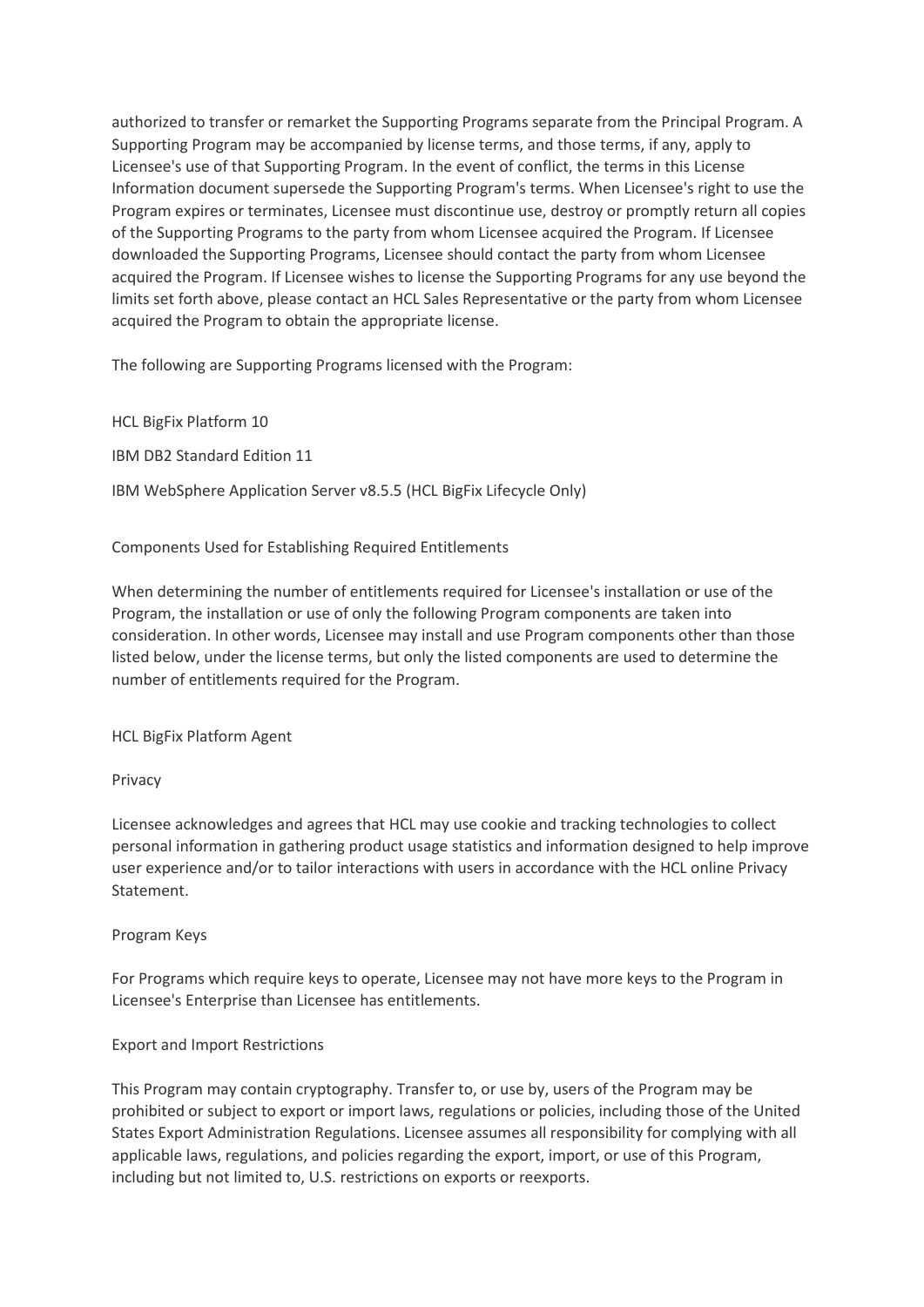### Client Device

Client Device is a unit of measure by which the Program can be licensed. A Client Device is a single user computing device or special purpose sensor or telemetry device that requests the execution of or receives for execution a set of commands, procedures, or applications from or provides data to another computer system that is typically referred to as a server or is otherwise managed by the server. Multiple Client Devices may share access to a common server. A Client Device may have some processing capability or be programmable to allow a user to do work. Examples include, but are not limited to actuators, appliances, automated teller machines, automatic meter readers, cash registers, disk drives, desktop computers, kiosks, notebook computers, personal digital assistant, point-of-sale terminals, sensors, smart meters, tape drives, and technical workstations. Licensee must obtain entitlements for every Client Device which runs, provides data to, uses services provided by, or otherwise accesses the Program and for every other computer or server on which the Program is installed.

# Managed Virtual Server

Managed Virtual Server is a unit of measure by which the Program can be licensed. A server is a physical computer that is comprised of processing units, memory, and input/output capabilities and that executes requested procedures, commands, or applications for one or more users or client devices. Where racks, blade enclosures, or other similar equipment is being employed, each separable physical device (for example, a blade or a rack-mounted device) that has the required components is considered itself a separate server. A virtual server is either a virtual computer created by partitioning the resources available to a physical server or an unpartitioned physical server. Licensee must obtain Managed Virtual Server entitlements for each virtual server managed by the Program.

### Resource Value Unit (RVU)

Resource Value Unit (RVU) is a unit of measure by which the Program can be licensed. RVU Proofs of Entitlement are based on the number of units of a specific resource used or managed by the Program. Licensee must obtain sufficient entitlements for the number of RVUs required for Licensee's environment for the specific resources as specified in the table below. RVU entitlements are specific to the Program and the type of resource and may not be exchanged, interchanged, or aggregated with RVU entitlements of another program or resource.

Instead of the entitlements required for the Resources used by the Program directly, Licensee must obtain entitlements for this Program sufficient to cover the Resources managed by the Program.

# General Charge Terms

The Resources for the purpose of the RVU calculation are Activated Processor Cores managed by the Program. An Activated Processor Core is a processor core that is available for use in a physical or virtual server, regardless of whether the capacity of the processor core can be or is limited through virtualization technologies, operating system commands, BIOS settings, or similar restrictions. Licensee can deploy the Program using either Full Capacity licensing or Virtualization Capacity (Sub-Capacity) licensing according to the Passport Advantage Sub-Capacity Licensing Terms (see webpage below). If using Full Capacity licensing, each Activated Processor Core in the physical hardware environment managed by the Program must be counted, except for those servers from which the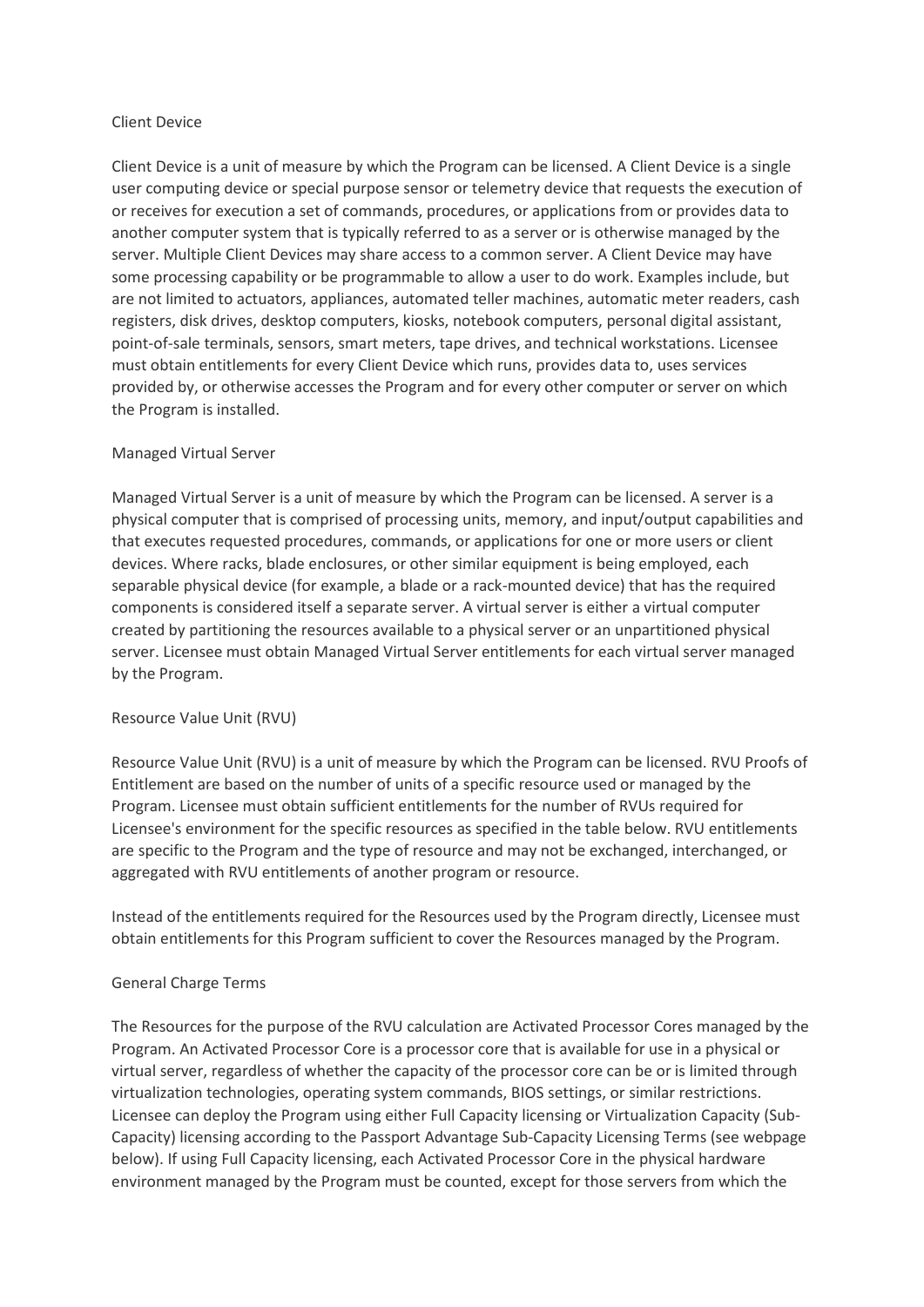Program permanently no longer manages. If using Virtualization Capacity licensing, the Virtualization Capacity License Counting Rules at

[https://www.ibm.com/software/passportadvantage/Counting\\_Software\\_licenses\\_using\\_specific\\_vir](https://www.ibm.com/software/passportadvantage/Counting_Software_licenses_using_specific_virtualization_technologies.html) tualization technologies.html defines how many Activated Processor Cores must be counted.

From 1 to 2,500 Resources, 1.0 RVU per Resource

From 2,501 to 10,000 Resources, 2,500 RVUs plus 0.8 RVUs per Resource above 2,500 From 10,001 to 50,000 Resources, 8,500 RVUs plus 0.6 RVUs per Resource above 10,000 From 50,001 to 150,000 Resources, 32,500 RVUs plus 0.4 RVUs per Resource above 50,000 For more than 150,000 Resources, 72,500 RVUs plus 0.2 RVUs per Resource above 150,000

### Program-unique Terms

The following are some additional terms that apply to the Program.

1. Definitions.

"Content" means the specific policy information, analyses, tools, dashboards and reports applicable to the particular Program features and capabilities that are licensed by Licensee.

"Content Site" means a site from which HCL delivers Content.

"Editable Content" means Content that HCL allows Licensee to copy and edit via the Program's user interface, API's or otherwise.

2. Access to Content Site; Editable Content. Subject to all of the terms and conditions hereunder and of the Agreement, Licensee is hereby entitled to: (a) use the applicable Program features and capabilities and (b) to receive the associated Software Subscription and Support services ("Support"). HCL grants Licensee a non-exclusive, non-sub-licensable, non-transferable right to: (i) access the Content Site relevant to such features and capabilities in accordance with the procedures and policies set forth in the applicable documentation, (ii) copy and modify Editable Content, and (iii) use the copied and modified Content applicable to such Program features and capabilities up to Licensee's Authorized Use, in all cases solely for Licensee's internal business purposes and solely in accordance with the relevant documentation. Such rights granted to Licensee as set forth above may be revoked in the event Licensee has allowed Support to lapse. Licensee is solely responsible for any modifications that Licensee makes to the Content and assumes all risks and responsibility therefore. HCL and its suppliers have and will retain all rights, title and interest in and to the Content (including, without limitation, all patent, copyright, trademark, trade secret and other intellectual property rights) and all copies, modifications and derivative works thereof.

3. Transmission of Information by the Program. Licensee understands and acknowledges that the Program contains a feature that sends information about the technical operation of the Program on Licensee's computer systems to HCL. Such information will include the serial number of the Program deployment, and the relevant IP addresses. This information is used to authorize the download of BigFix Automation Content to the Licensee's on-premises location.

4. Supporting Program Details - IBM DB2